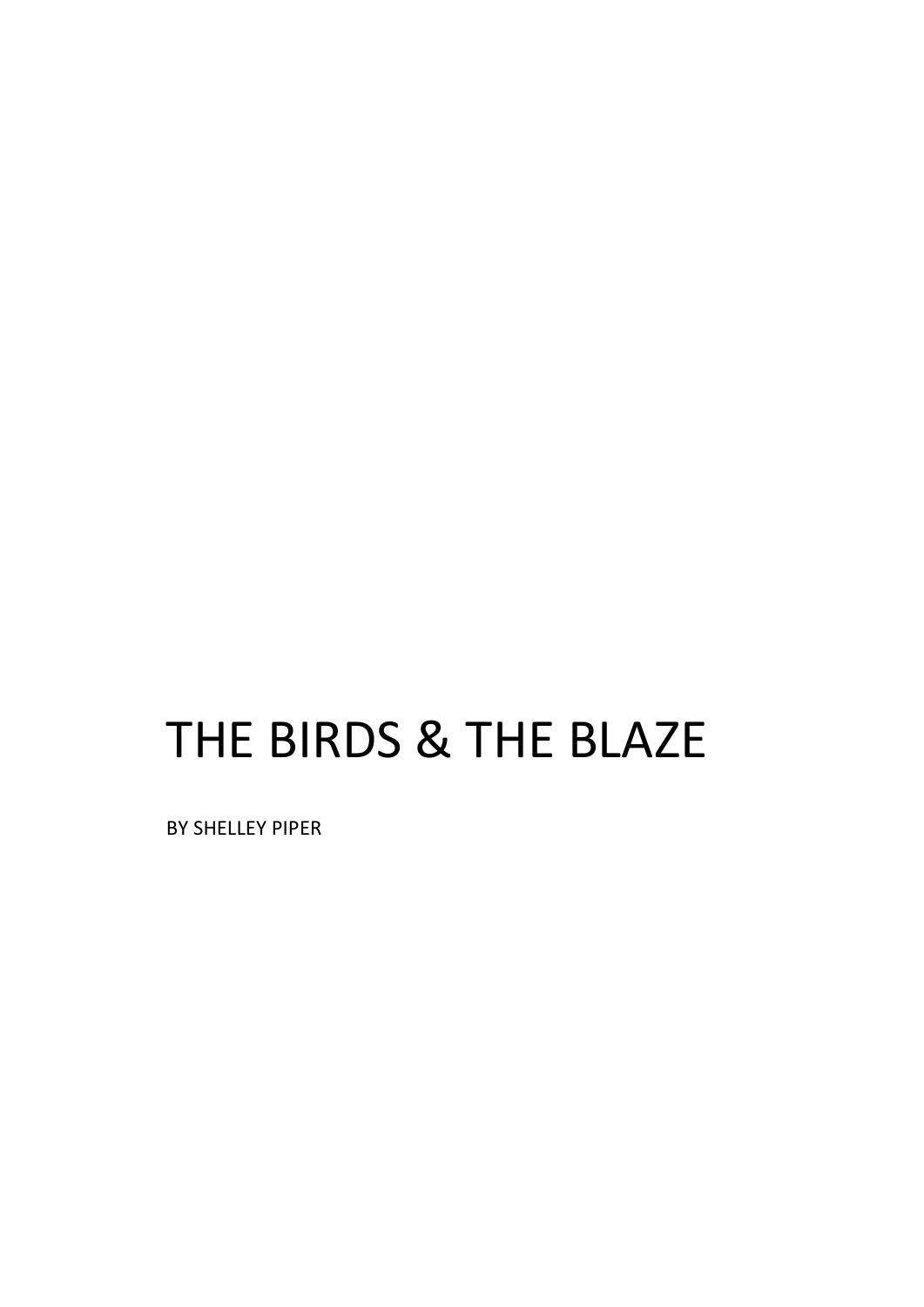Time has a way of watering down our memories. Diluting them, so they're not as potent. But not this one. Even as the years pass, it stays as clear in my mind as the day it happened.

It was two days after the fire. There was an eerie feeling on the farm that day as I came back for the first time. The charred paddocks and burnt trees made the landscape look so foreign. It was exposed and raw. The ground felt strange under my work boots, it was crispy, and ash puffed up with each slow step I took. I felt confused. My eyes were seeing so much destruction, yet my ears heard nothing. It was like my senses didn't align. There was just silence.

The Sir Ivan Fire had raged through our farm, and that of many others, on a Sunday. It was wild and ruthless. I'd left in a rush, not panicked, but anxious to get myself and our eight week old twin boys to a safer place. Not giving it too much thought, I'd packed light. A few clothes, some nappies, and my hard drive.

We'd said goodbye to my husband Matt and my dad, Sam, and headed out the driveway. They were off to get a closer look at the fire and check its exact location. I could tell they were both a little on edge, although trying not to let it show in front of me.

I headed east towards Merriwa. There was a small area to pull off at the top of the Borambil hill. I stopped the car and looked back to the west where the cloud of smoke on the horizon took my breath away. My eyes widened as I froze in disbelief. I'd never seen anything like it. My heart started racing and panic set in. The fire was so much bigger than we'd all realised. This was serious. We were in trouble.

Our farm was usually a scenic and relaxed place. It had been a good summer and there was long, thick grass covering the landscape. Our beloved Angus cows scattered across the paddocks, fat and shiny from too much feed. Kangaroos often lazed in the shade near the dam and noisy cockatoos flew along the creek each afternoon. The small township of Cassilis wasn't too far away, with many of our friends and family living on the farms nearby.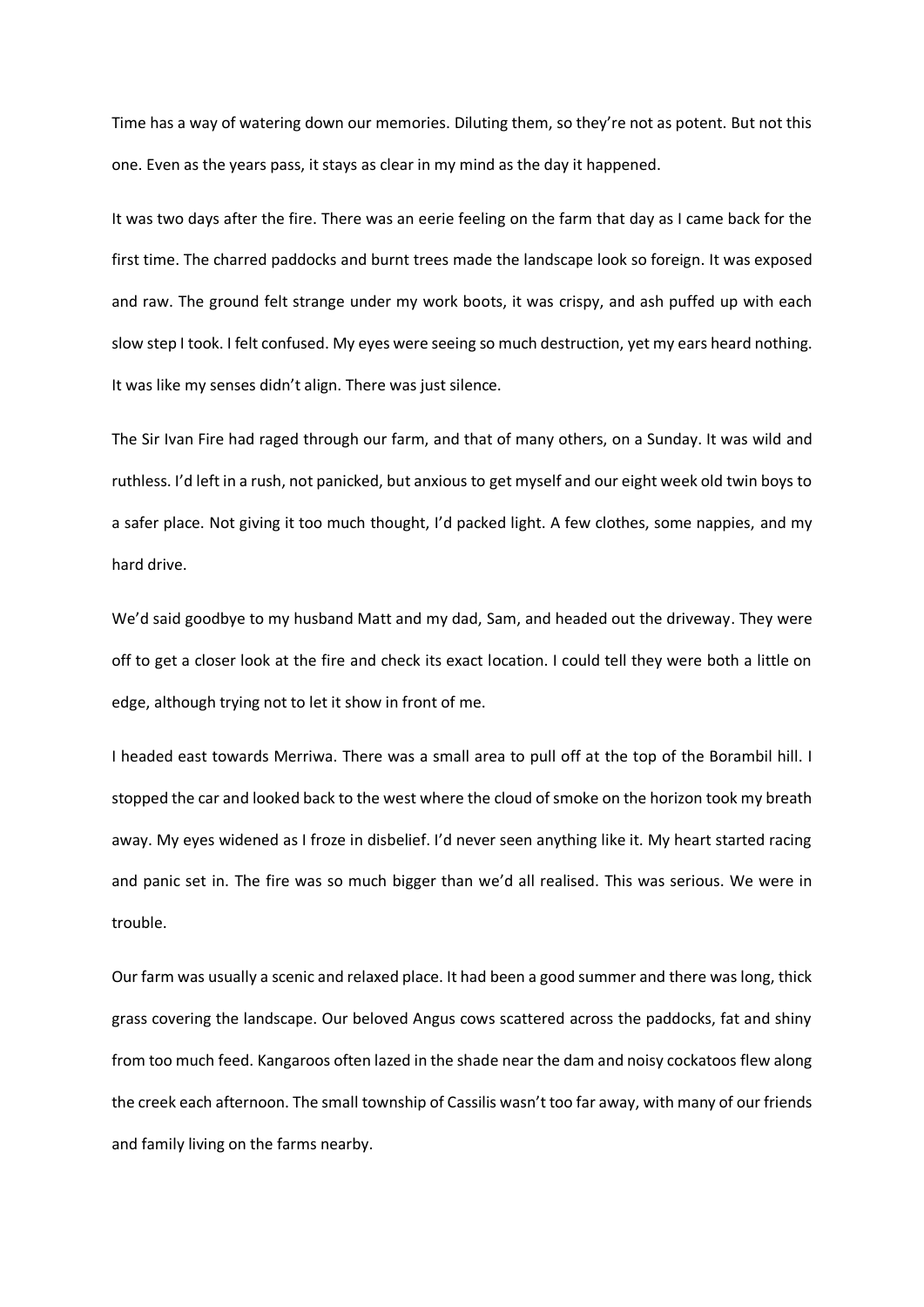No-one knew it yet, but within a few hours on that Sunday the 12<sup>th</sup> February 2017, this landscape and our community were to be changed forever.

That day, the temperature continued to rise. By 10am it was 43°C and the wind was roaring from the west. The plume of smoke just continued to grow, billowing higher and higher into the sky.

Matt and Dad's drive to check out the fire had left them worried. They were met by raging flames, jumping out the top of the trees. The fire was only being held back by a single, narrow containment line. With the wind and heat on its side, it was only a matter of time before it gained enough momentum to escape. Once that happened, there would be no stopping it.

Both Matt and Dad quickly realised the frightening reality they would soon be faced with. They promptly turned the ute around and sped for home. Behind them, within a matter of minutes, the fire surged and jumped the containment line, where it started engulfing the first farm in its path.

There was no time. No time to truck stock to a safer place. No time to build decent firebreaks. No time to help all the people that needed it. The fire travelled 30 kilometres in six hours and was at our front gate before we were ready.

As the flames swept across the main road and started burning our place Matt and Dad had to quickly decide – stay or leave? The plan had always been to stay. Farmers always stayed to protect their farm. They'd both fought fires before, so they'd do it again. It was there though, facing the ferocity of the blaze up close and firsthand, they realised there was little they could do. They were in doubt. Matt made the split decision they would leave. As they drove out onto the main road, they passed three RFS fire trucks headed straight into the fire front. Matt and Dad looked at each other, but neither of them said a word.

Only a few minutes later Matt called me and let me know they'd left. I let out a sigh of relief. But his next words were hoarse and raw over the phone, "it's not going to be good Shell".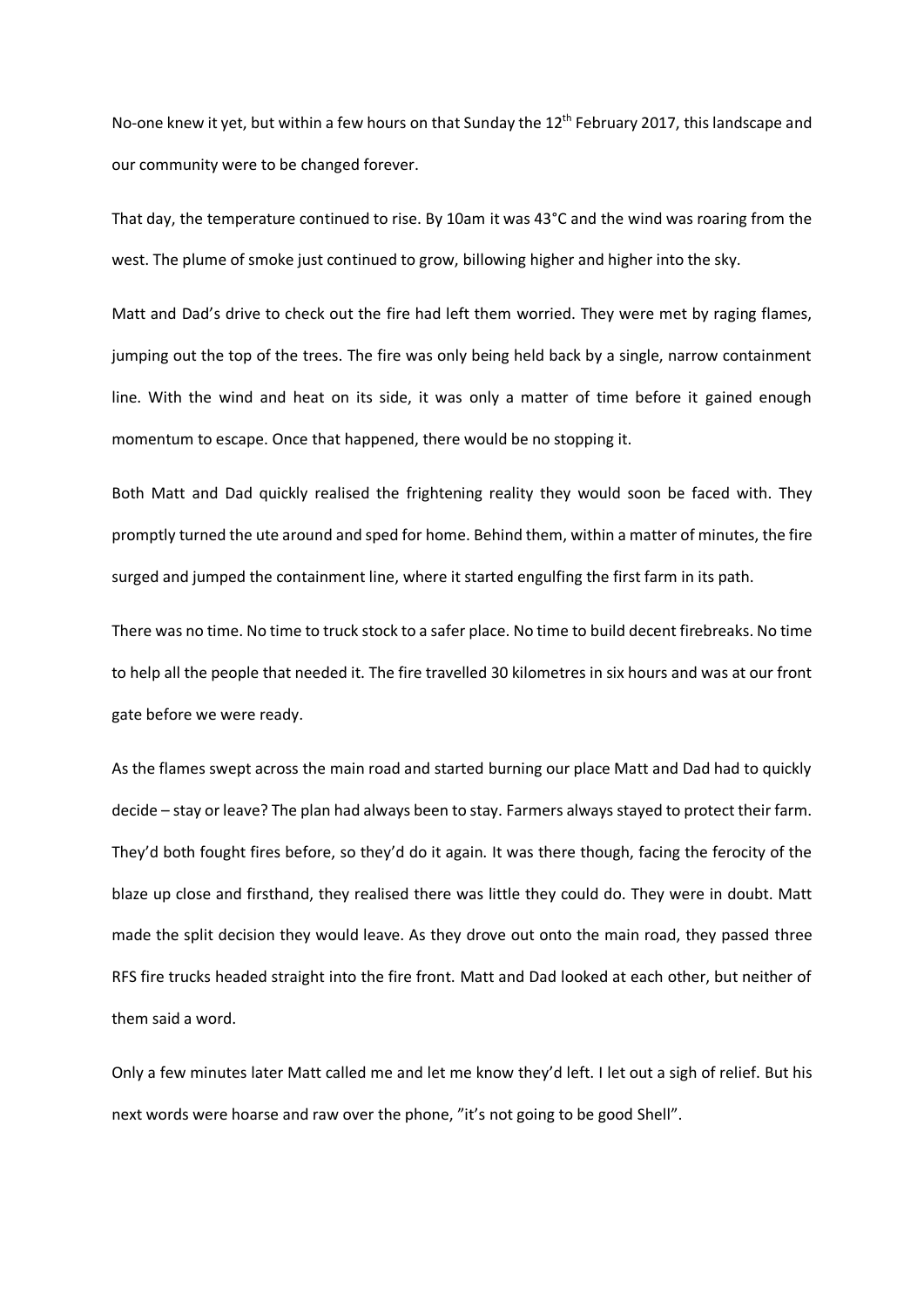For the next hour or so, I sat on the floor at my friends house. My mum was there too and we were feeding the babies and changing nappies. There were plenty of people coming in and out, it had become a safe haven for a lot of our friends. But no-one was chatting, everyone was on edge. They all knew the fire was at our farm by now, but they didn't know what to say. They didn't know whether to lie and reassure me it would be ok or tell the truth and risk me falling apart.

I sat there in silence, in my own zone. It was like my mind had stopped and everything was in slow motion. Someone turned on the TV. I stared in disbelief as I watched this monstrous fire called Sir Ivan rage through our community. I saw footage of our own cattle on the road, running from the flames behind them. I saw videos of the fire burning through our front paddock and fire trucks speeding up our driveway. I sat there, tears silently running down my cheeks, as I rocked one of my babies to sleep.

While I sat there our farm was burning. The grass crackled and the flames jumped out the top of the trees. Fences posts were on fire and wires snapped open. Cows panicked and piled on top of each other trying to escape the heat. Others suffocated in the thick smoke. Water pipes melted and power poles burnt down. Flames trickled through the garden and crept towards our house.

While I sat there, our friends were fiercely protecting their home with the water from their swimming pool.

While I sat there, another family's house burnt to the ground while he worked on a fire truck to protect someone else's.

While I sat there, a chopper landed in front of our retired, family friends' home, the pilot yelling over the noise that they needed to evacuate, ordering them to leave. But John said he was staying and walked back inside, Judy hesitated for a moment and then followed him back in.

Nothing and no-one were safe, the Sir Ivan Fire claimed everything in its' path.

The landscape was unrecognisable after the fire front had torn through. The grass smouldered and the trees were still alight.